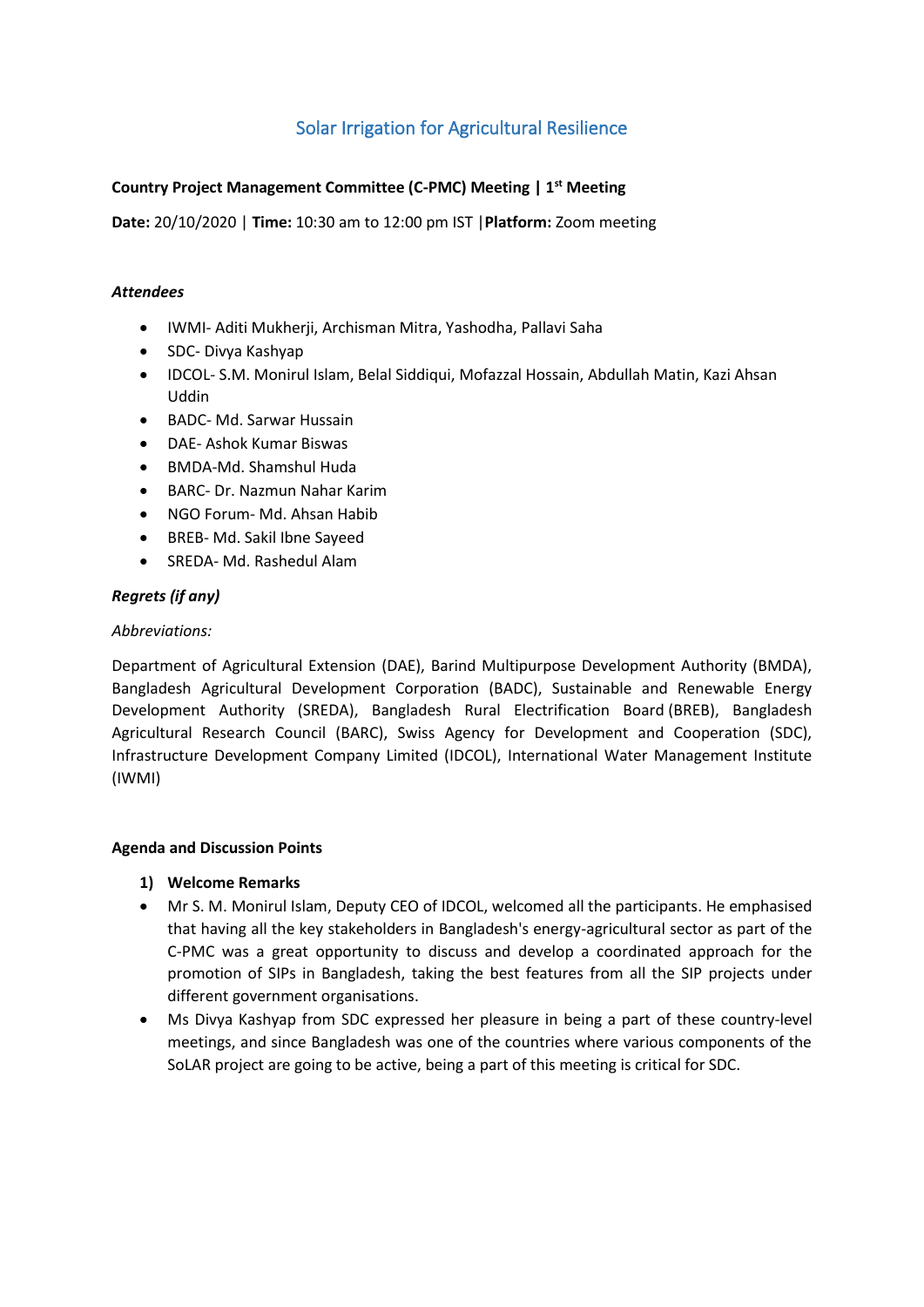## **2) Presentation by project team members from IWMI and IDCOL**

- Dr Aditi Mukherji, the Regional Project Leader from IWMI, gave a background to the SoLAR project, highlighted the role of solar irrigation in climate mitigation and adaptation, and cautioned against the danger of creating a negative water footprint in the process.
- Archisman Mitra, Country Lead for Bangladesh, ran everyone through the work plan for Bangladesh for 2020 and also the status of each planned activity, while Ahsan Uddin from IDCOL elaborated on the proposed plan for training of farmers and grid connection of SIPs in Bangladesh.
- Dr Yashodha discussed about the comparative case study on alternative SIP modalities in Bangladesh to be undertaken under this project and sought suggestions from the members. The case study would be learning from experiences of the organisations to which the C-PMC members belonged to, collecting secondary data on aspects such as number of units installed, financial and institutional modalities followed, operational management, usage of alternative energy, training support to beneficiaries by the different organisations, along with primary data through KIIs and FGDs of beneficiaries/ relevant stakeholders. Mr Monirul Islam also suggested that it would be useful to contact the C-PMC members individually after this meeting and discuss the points Dr. Yashoda had mentioned in more detail. She requested the C-PMC members to respond to these over a period of time.

During the discussion session, several queries/suggestions were raised by the C-PMC members. Key suggestions/ queries from the C-PMC members are summarised hereunder:

| Sl. No | <b>Suggestion Made</b>                                                                                                                                                                                                                                                                                                                                                                                                                                                                                                                                                                                                                                                                                                                                                                                                                                        | <b>C-PMC Member</b>                                                            |
|--------|---------------------------------------------------------------------------------------------------------------------------------------------------------------------------------------------------------------------------------------------------------------------------------------------------------------------------------------------------------------------------------------------------------------------------------------------------------------------------------------------------------------------------------------------------------------------------------------------------------------------------------------------------------------------------------------------------------------------------------------------------------------------------------------------------------------------------------------------------------------|--------------------------------------------------------------------------------|
|        |                                                                                                                                                                                                                                                                                                                                                                                                                                                                                                                                                                                                                                                                                                                                                                                                                                                               |                                                                                |
|        | For long term sustainability of solar irrigation,<br>training of farmers and local technicians is<br>essential, and good to see it as a part of the<br>project. An expert group can be created for<br>further<br>advising these technicians<br>on<br>maintenance and other technical aspects on a<br>regular basis.                                                                                                                                                                                                                                                                                                                                                                                                                                                                                                                                           | Mr Mohammad Sarwar Hossain<br>from BADC and Dr Nazmun Nahar<br>Karim from BARC |
|        | Since<br>Bangladesh<br>nearing<br>universal<br>is<br>electricity connection across the country, it is<br>important to make the SIPs competitive not<br>only in comparison to diesel pumps but also<br>electric pumps, and the project should study<br>on how to promote SIPs in these changing<br>circumstances.<br>They also emphasised the need for alternative<br>uses of SIPs, given that irrigation requirements<br>were seasonal and the pumps remain idle for<br>a major part of the year. While grid connection<br>is an option for using this idle energy capacity,<br>other options must also be explored.<br>There is a need to move beyond groundwater<br>to explore the scope of surface water<br>irrigation in Bangladesh and need to study the<br>potential of solar power for surface water-<br>based irrigation as part of the SoLAR project |                                                                                |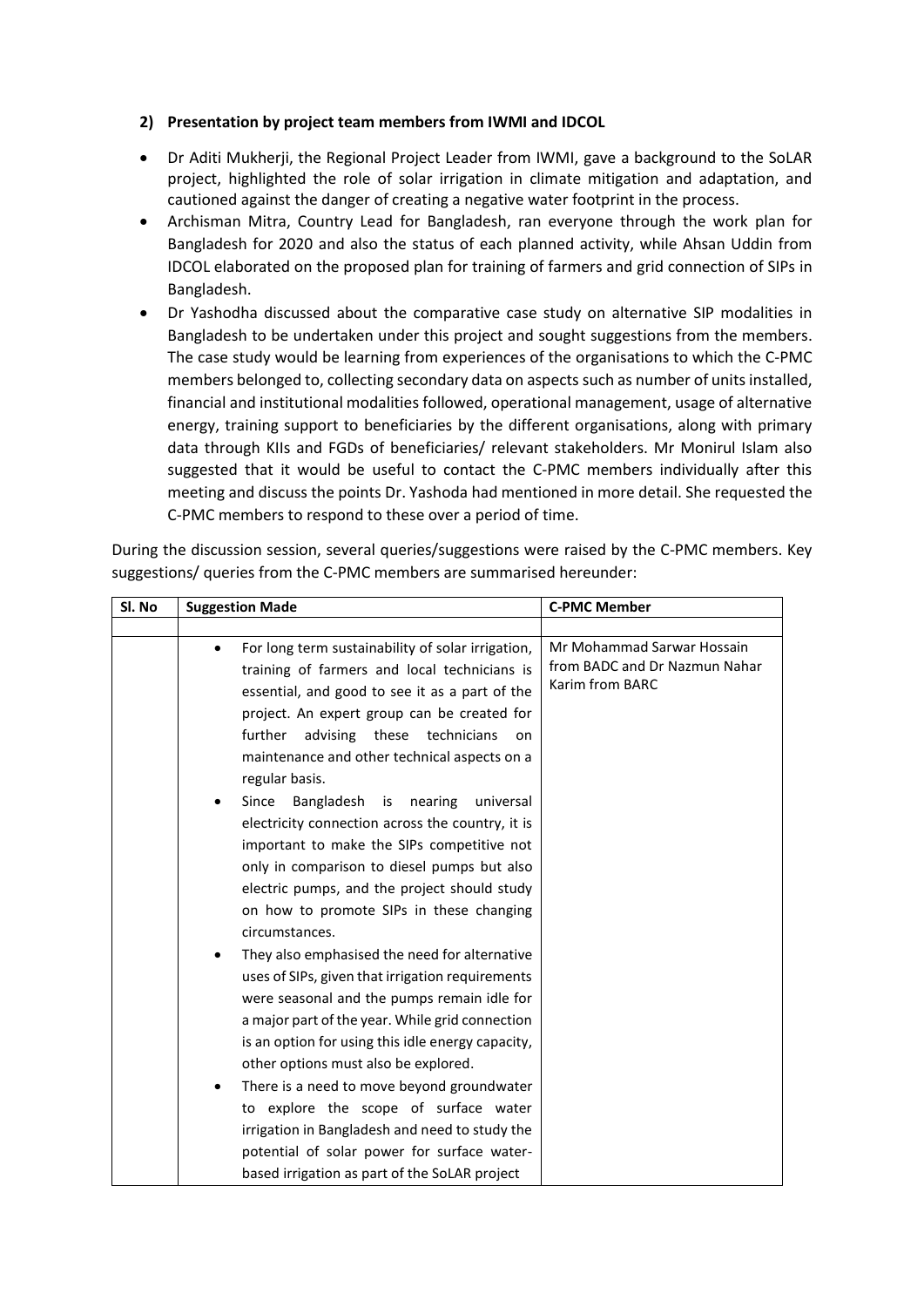| $\bullet$ | With land being scarce in Bangladesh, where                                                 |                                               |
|-----------|---------------------------------------------------------------------------------------------|-----------------------------------------------|
|           | to install solar panels also needs to be thought                                            |                                               |
|           | through.                                                                                    |                                               |
|           | Technical and economic feasibility of the study                                             |                                               |
|           | area needs to be considered before the                                                      |                                               |
|           | installation of panels.                                                                     |                                               |
|           |                                                                                             |                                               |
|           |                                                                                             |                                               |
| $\bullet$ | There needs to be some way of collecting                                                    | Md. Ahsan Habib from NGO Forum                |
|           | primary groundwater data thrice a year                                                      |                                               |
|           | during cropping seasons, e.g., installing a                                                 |                                               |
|           | piezometer to measure the actual water                                                      |                                               |
|           | level.                                                                                      |                                               |
| $\bullet$ | Archisman clarified that the groundwater                                                    |                                               |
|           | team would use a piezometer if there were                                                   |                                               |
|           | no monitoring wells nearby.                                                                 |                                               |
| $\bullet$ | As pointed earlier, the competition between                                                 | Mr Md. Rashedul Alam from SREDA               |
|           | electric vs solar could be intensifying in future<br>and needed to be addressed. SREDA is   | and Md. Sakil Ibne Sayeed from<br><b>BREB</b> |
|           |                                                                                             |                                               |
|           | considering introducing a universal tariff for                                              |                                               |
|           | different technologies and other ways to<br>address these differences, such as through      |                                               |
|           |                                                                                             |                                               |
|           | subsidies and incentives. It was important to<br>come up with indicative solutions for this |                                               |
|           | purpose that could be advocated further.                                                    |                                               |
|           | Dr Aditi responded that considering electric                                                |                                               |
|           | pumps along with diesel pumps for                                                           |                                               |
|           | comparison was indeed a valuable                                                            |                                               |
|           | suggestion. Such a comparison should also                                                   |                                               |
|           | focus on the carbon footprint of alternative                                                |                                               |
|           | energy irrigation sources, i.e. diesel, solar and                                           |                                               |
|           | electricity.                                                                                |                                               |
| ٠         | Grid integration of pumps could be a good                                                   |                                               |
|           | solution for using the excessive energy                                                     |                                               |
|           | produced in solar panels, but other                                                         |                                               |
|           | alternative solar energy uses should be                                                     |                                               |
|           | prioritised.                                                                                |                                               |
| $\bullet$ | C-PMC can further advise on studies that can                                                | Mr Monirul Islam                              |
|           | be included in the scope of work.                                                           |                                               |
|           | Suggestions from C-PMC members regarding the                                                |                                               |
|           | modalities of committee functioning:                                                        |                                               |
| 1.        | IDCOL can organise more country-level                                                       | Dr Nazmun Nahar, Mr Mohammad                  |
|           | meetings during which the committee                                                         | Sarwar Hossain                                |
|           | members can make more concrete                                                              | Md. Sakil Ibne Sayeed                         |
|           | suggestions.                                                                                | Md. Shamshul Huda                             |
| 2.        | A member from India can be included for                                                     |                                               |
|           | expert advice on-grid connections to get                                                    |                                               |
|           | more first-hand practical knowledge.                                                        |                                               |
| 3.        | SREDA is working on an irrigation road map;                                                 |                                               |
|           | CPMC members could refer to some of the                                                     |                                               |
|           | proposals within the road map for the                                                       |                                               |
|           | purpose of the study.                                                                       |                                               |